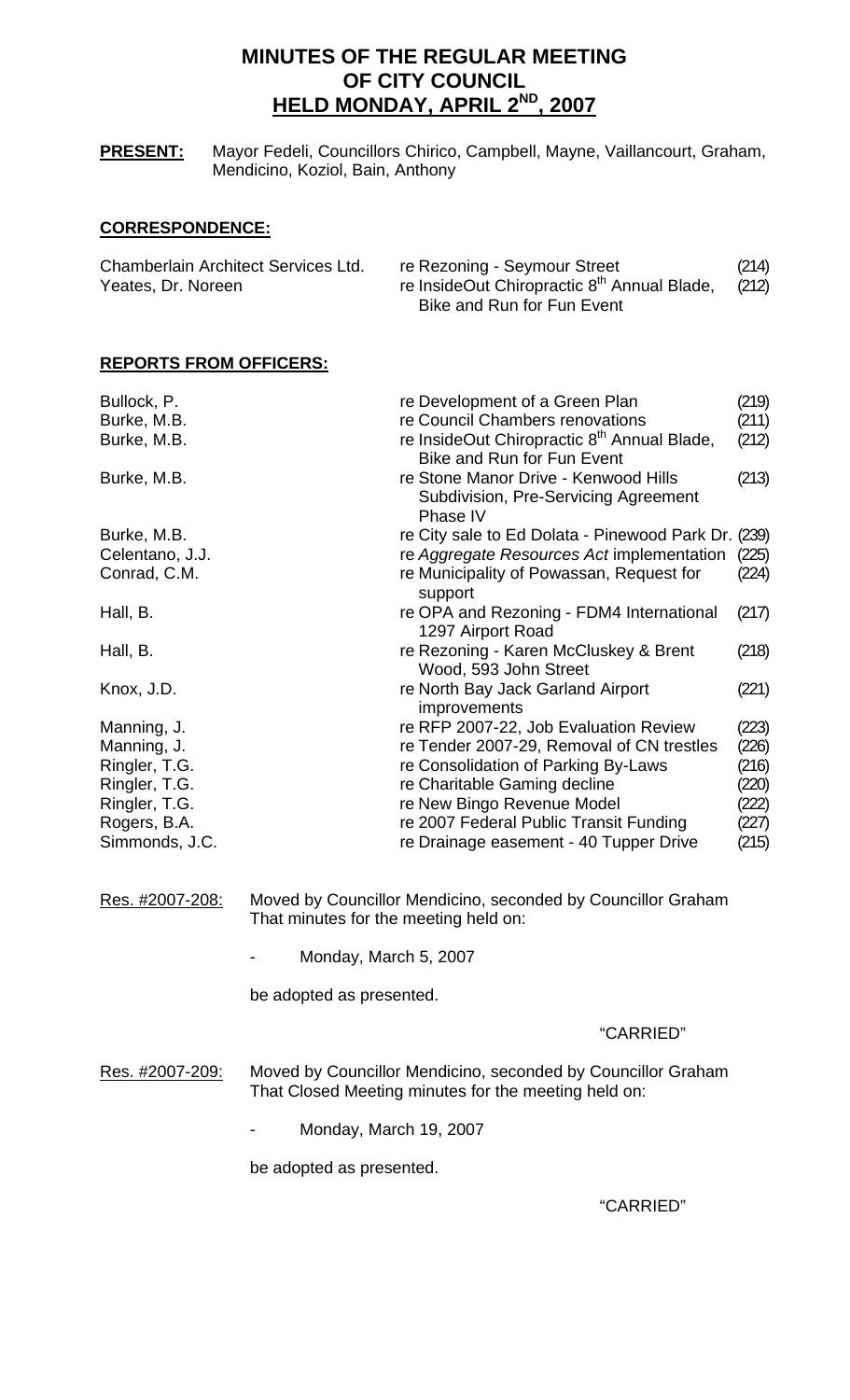Res. #2007-210: Moved by Councillor Koziol, seconded by Councillor Mendicino That Engineering & Works Committee Report No. 2007-01 relating to:

amendments to Noise By-Law No. 142-76

be adopted as presented.

"CARRIED"

## **ENGINEERING & WORKS COMMITTEE REPORT NO. 2007-01**

April 2, 2007

TO THE COUNCIL OF THE CORPORATION OF THE CITY OF NORTH BAY

Your Worship and Councillors:

The Engineering & Works Committee presents Report No. 2007-01 and recommends:

- "1. That Noise By-Law No. 142-76 be amended by deleting sections  $5(2)$  (g) and  $5(4)$  and adding the following sections:
	- 5 (2)(g) A plan showing the location of the event/premises, the location of amplification equipment and speakers and methods employed to prevent sound from unnecessarily escaping from the event/premises, the location from which the sound levels will be measured, if applicable and any additional information as deemed necessary by the City Clerk of Council to consider the application made under this section;
	- 5 (2)(h) Applications for exemptions must be complete and received by the City Clerk at least 60 days prior to the date of the exemption sought;
	- 5 (2)(i) No application shall be deemed complete until the applicant has provided all information as required by the City Clerk or Council and has paid the application fee. Where additional costs may be incurred by the applicant, such costs shall be borne by the applicant;
	- 5 (2)(j) Noise By-Law Exemptions granted for events at commercially zoned properties for the following dates shall not exceed the maximum times and maximum sound levels as follow:

| <b>Event Definition</b> | Date                                | <b>Maximum Time Permitted</b>                  |
|-------------------------|-------------------------------------|------------------------------------------------|
|                         | Heritage Festival Applicable Friday | as specified in Schedule 4                     |
|                         |                                     | Applicable Saturday as specified in Schedule 4 |
|                         | Applicable Sunday                   | Until midnight of the same day                 |

5 (4) Public Notification that Council will consider a Noise By-Law Exemption.

 The City Clerk shall place a public notice in a local newspaper at least 10 days prior to the date and time that Council will consider a Noise By-Law Exemption which shall state the location(s) date(s) and time(s) of requested exemption.

2. That By-Law No. 142-76 be updated and amendments consolidated into a new by-law pursuant to the *Municipal Act* and that a new schedule of fines under the *Provincial Offences Act* be prepared for Councils consideration."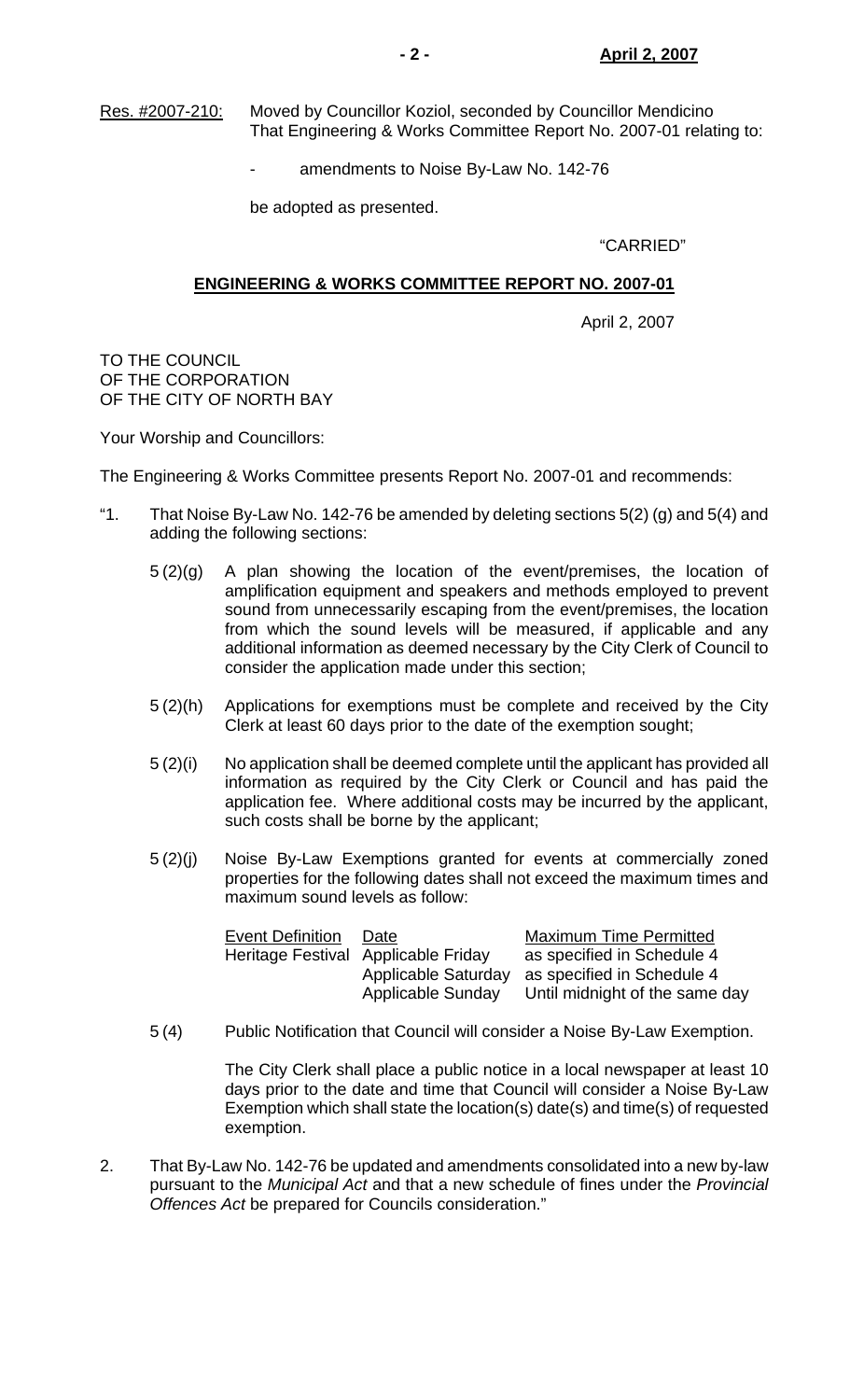# **Restrictions –Schedule 4**

| <b>Time Interval</b><br><b>Friday/Saturday</b>                         | 11:59 pm - 1:00<br>am (next day)                                                 | 1:00 am - 1:45 am<br>(next day)                                               | 1:45 am - 2:00 am<br>(next day) (Music off<br>$2:00$ am)                      | 2:00 am -<br>$7:00$ am (next<br>day)                                                |
|------------------------------------------------------------------------|----------------------------------------------------------------------------------|-------------------------------------------------------------------------------|-------------------------------------------------------------------------------|-------------------------------------------------------------------------------------|
| <b>Maximum dBA</b>                                                     | 90                                                                               | 75                                                                            | 60                                                                            | 50                                                                                  |
| <b>Frequency of Sound</b><br>Level<br><b>Measurements</b>              | Every 10 minutes                                                                 | Every 5 minutes                                                               | Every 2 minutes                                                               | Every 5<br>minutes                                                                  |
| <b>Total Number of</b><br><b>Sound Level</b><br><b>Measurements</b>    | 6                                                                                | 9                                                                             | $\overline{7}$                                                                | 3 consecutive<br>starting a 2:00<br>am                                              |
| <b>Maximum distance</b><br>from source that<br>measurement is<br>taken | 7.6m<br>(measurement to be<br>unobstructed and<br>taken outdoors)                | 7.6 <sub>m</sub><br>(measurement to be<br>unobstructed and<br>taken outdoors) | 7.6 <sub>m</sub><br>(measurement to be<br>unobstructed and<br>taken outdoors) | 7.6 <sub>m</sub><br>(measurement<br>to be<br>unobstructed<br>and taken<br>outdoors) |
|                                                                        |                                                                                  |                                                                               |                                                                               |                                                                                     |
| <b>Time Interval</b><br><b>Sunday</b>                                  | 11:45 pm -12:00<br>pm (Music off<br>12:00 pm)                                    | 12:00 pm - 12:15<br>am (next day)                                             | 12:15am -7:00am<br>(next day)                                                 |                                                                                     |
| <b>Maximum dBA</b>                                                     | 90                                                                               | 60                                                                            | 50                                                                            |                                                                                     |
| <b>Frequency of Sound</b><br>Level<br><b>Measurements</b>              | Every 2 minutes                                                                  | Every 2 minutes                                                               | Every 5 minutes                                                               |                                                                                     |
| <b>Total Number of</b><br><b>Sound Level</b><br><b>Measurements</b>    | 7                                                                                | 7                                                                             | 3 consecutive<br>starting a 12:15 pm                                          |                                                                                     |
| <b>Maximum distance</b><br>from source that<br>measurement is<br>taken | 7.6 <sub>m</sub><br>(measurement to<br>be unobstructed<br>and taken<br>outdoors) | 7.6 <sub>m</sub><br>(measurement to be<br>unobstructed and<br>taken outdoors) | 7.6 m (measurement<br>to be unobstructed<br>and taken outdoors)               |                                                                                     |

#### **Measurement Criteria:**

Measurement of sound levels shall be the responsibility of the property owner.

The "sound level" will be determined by measuring the sound pressure level measured in decibels using the "A" weighting network setting of a sound meter (being a device listed in ANSI Type II or IEC 123 that is calibrated for the measurement of sound and includes Bruel and Kjaer's Precision Sound Level meter, which setting meets the minimum specification in ANSI Type II or IEC 123).

An acoustical calibrator shall be used.

A windscreen shall be used on all outdoor measurements.

#### **Documentation Required:**

- Sound levels must be conducted as per Schedule 4 for each period and shall be recorded on an official sound level record form.
- Calibration must be performed at the start and at the end of the monitoring period.
- Sound measuring devices must use the "A" weighting and FAST response characteristics.
- Background noise must be at least 10 decibels lower than the noise source being measured.
- A survey form must be completed containing date, time, location, noise source, wind speed/direction, temperature, humidity, equipment information (make, model, serial #), site sketch with the location of the noise source and measurement location (including appropriate distances), data and calibration information. A sample survey form is available from the City.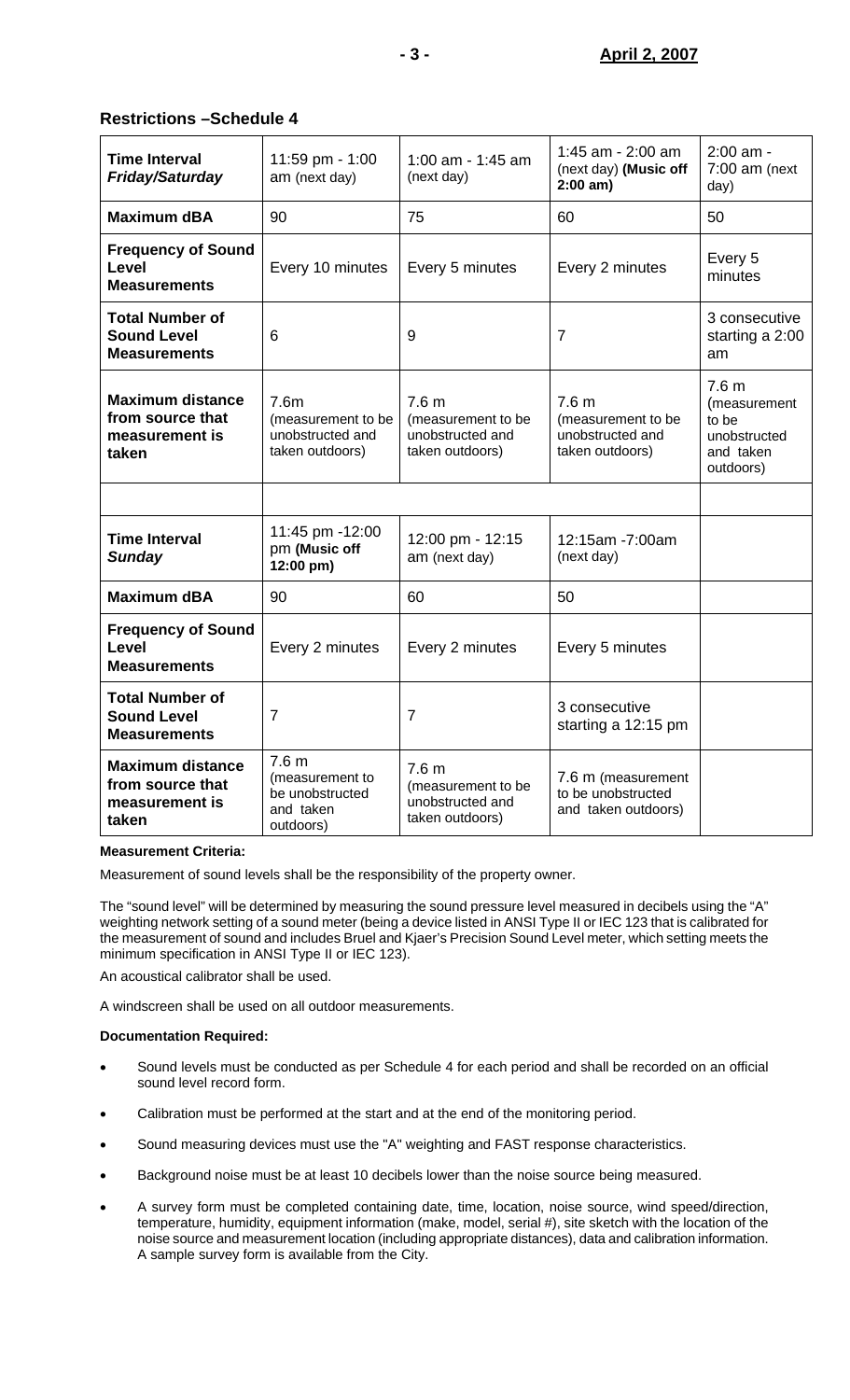• The survey form must be provided to the Police/By-law Enforcement Officer upon request and to the City Clerk within 10 days of the event.

All of which is respectfully submitted.

ASSENTS DISSENTS KOZIOL MENDICINO GRAHAM FEDELI

Res. #2007-211: Moved by Councillor Chirico, seconded by Councillor Campbell That the Managing Director of Corporate Services be authorized to proceed with the Council Chambers renovations as to carpentry, electrical, carpet, new seating and mill work elements at a total estimated cost of \$110,000.00 during 2007 and that the new audio visual presentation systems be deferred to 2008 depending on funding availability.

### "CARRIED"

Res. #2007-212: Moved by Councillor Chirico, seconded by Councillor Campbell That Council approve the Blade, Bike and Run for Fun Event on June 2, 2007 and designate it as a Municipal Event to be operated my municipal volunteers organized by the North Bay and District Chiropractic Society, with all proceeds to be donated to charity.

### "CARRIED"

Res. #2007-213: Moved by Councillor Koziol, seconded by Councillor Mendicino That Council authorize payment of the over-sizing charges for the watermain on Stone Manor Drive upon receipt of a Transfer of Easement for the ownership of the underground utilities.

#### "CARRIED"

Res. #2007-214: Moved by Councillor Anthony, seconded by Councillor Bain That the rezoning application by Chamberlain Architect Services Limited - Seymour Street be received.

#### "CARRIED"

- Res. #2007-215: Moved by Councillor Koziol, seconded by Councillor Mendicino That 1) staff work with the developer of Tupper Drive to arrange for a privacy fence to be built on the boundary of 40 Tupper Drive and the North Bay Golf & Country Club; and
	- 2) no further action be taken in regard to the rear yard drainage easement on Tupper Drive.

- Res. #2007-216: Moved by Councillor Chirico, seconded by Councillor Campbell That 1) by-laws to Regulate Parking in Municipal Parking Lots, Fire Routes and Disabled Parking be presented to Council for three (3) readings:
	- 2) By-Law 201-90, being a by-law to Regulate Parking on Municipal and Private Property and Parking and Traffic By-Law 2002-01, be amended to reflect the changes in the new prescribed set fines; and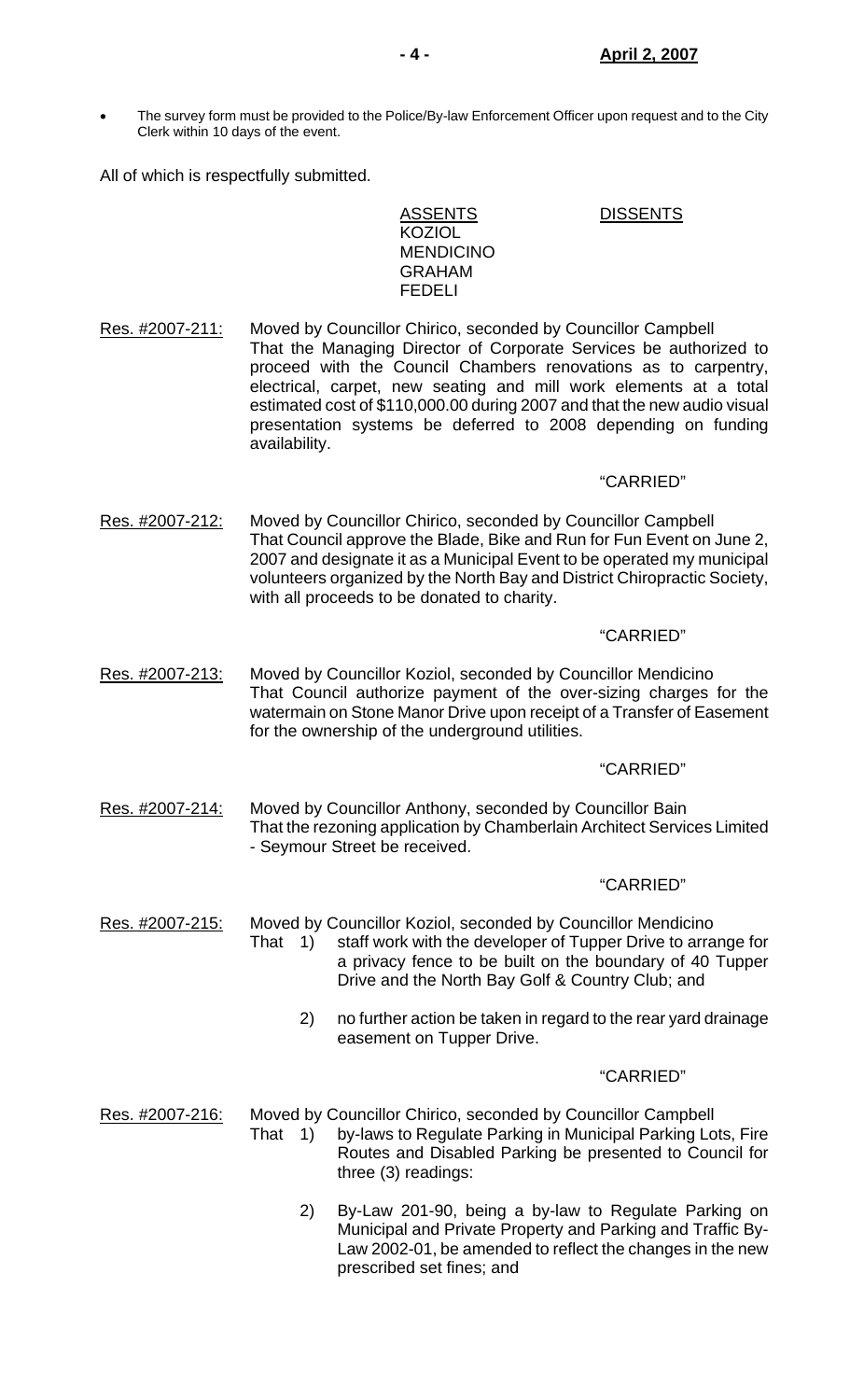3) all short form wordings and set fine requests be forwarded to the Senior Regional Justice of the Ontario Court of Justice for approval.

# "CARRIED"

Res. #2007-217: Moved by Councillor Anthony, seconded by Councillor Bain That the recommendation from the Planning Advisory Committee regarding the Official Plan Amendment and Rezoning applications by FDM4 International - 1297 Airport Road, be referred to the Community Services Committee and for a Public Meeting.

# "CARRIED"

Res. #2007-218: Moved by Councillor Anthony, seconded by Councillor Bain That the recommendation from the Planning Advisory Committee regarding the Rezoning application by Kevin Stephens on behalf of Karen McCluskey & Brent Wood - 593 John Street, be referred to the Community Services Committee and for a Public Meeting.

### "CARRIED"

Res. #2007-219: Moved by Councillor Koziol, seconded by Councillor Mendicino That the report from P. Bullock dated March 8, 2007 re Development of a Green Plan for the City of North Bay be referred to the Engineering & Works Committee.

#### "CARRIED"

Res. #2007-220: Moved by Councillor Chirico, seconded by Councillor Campbell That CORP Report 2007-46 dated March 20, 2007 from the Manager of Corporate Support relating to Charitable Gaming be noted and filed.

### "CARRIED"

Res. #2007-221: Moved by Councillor Anthony, seconded by Councillor Bain That a Capital Expenditure By-Law be prepared for the consideration of City Council to authorize the improvements to the North Bay Jack Garland Airport, being 2007 Capital Budget Project No. 82, at a net debenture cost of \$256,000.00.

#### "CARRIED"

Res. #2007-222: Moved by Councillor Chirico, seconded by Councillor Campbell

- That 1) By-Law No. 40-70, being a by-law to appoint a Lottery Licensing Officer and to provide for a procedure and other requirements in respect of the licensing of lotteries for charitable and religious purposes, and all amendments thereto be repealed and the current fee of \$75.00 per Bingo session be continued on a flat fee basis;
	- 2) the current financial audit limits be raised to coincide with new Provincial requirements; and
	- 3) a report be prepared within six months on the potential for licensing fee increases.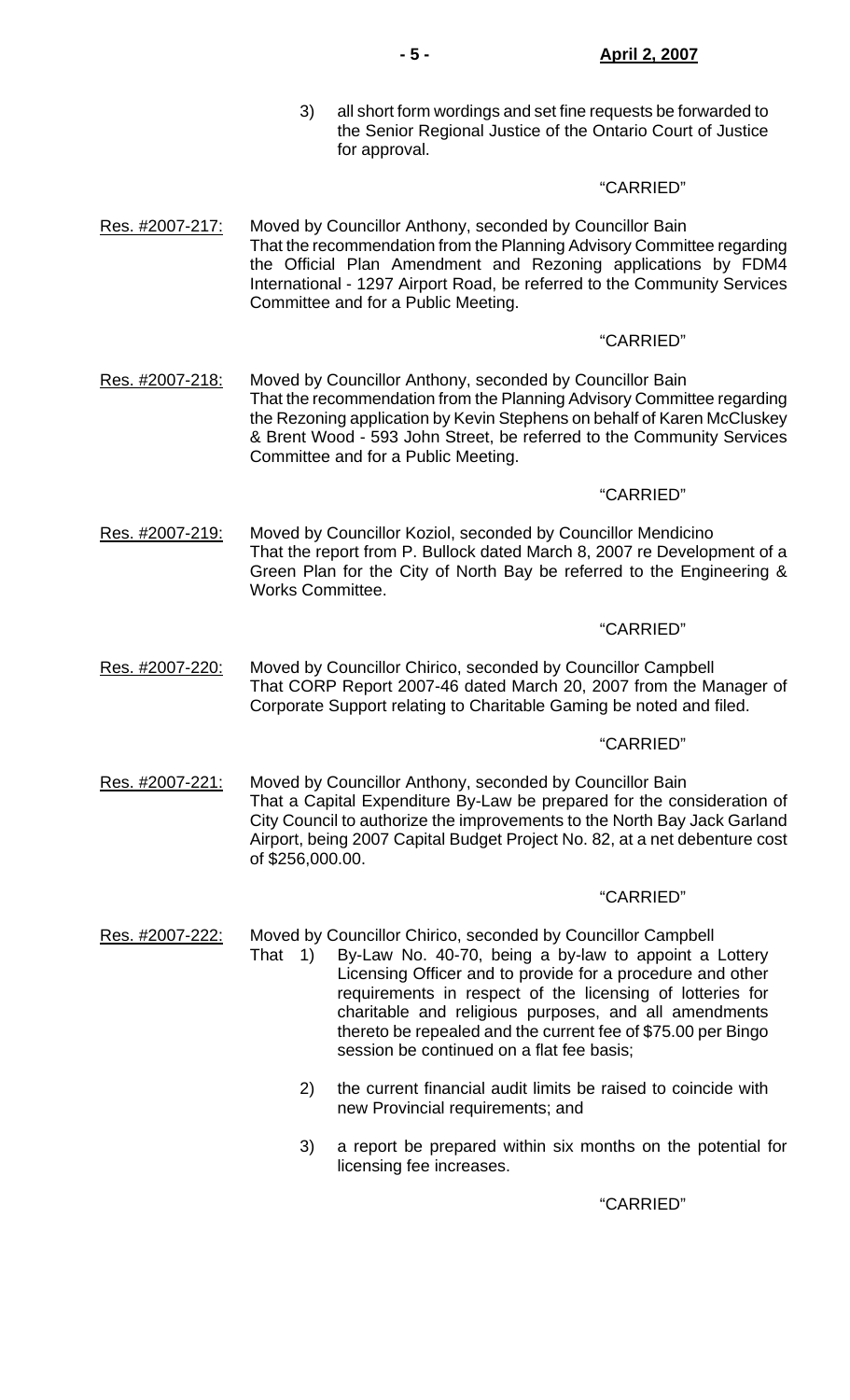| Res. #2007-223: | Moved by Councillor Chirico, seconded by Councillor Campbell               |
|-----------------|----------------------------------------------------------------------------|
|                 | That North Bay City Council approve a contract be let to Hay Group Limited |
|                 | in the estimated amount of \$59,555.00 (taxes extra), to provide a Job     |
|                 | Evaluation Review of Non-Union positions.                                  |

# "CARRIED"

Res. #2007-224: Moved by Councillor Chirico, seconded by Councillor Campbell

- That 1) Council of the City of North Bay supports the Municipality of Powassan Resolution No. 2007-117 regarding Drinking Water Quality Measurement Standards; and
	- 2) a copy of this Resolution in support be forwarded to the Municipality of Powassan, the Honourable Laurel Broten, Minister of the Environment and Monique Smith, MPP (Nipissing).

#### "CARRIED"

Res. #2007-225: Moved by Councillor Anthony, seconded by Councillor Bain

- That 1) Council offer its support to the request of the Municipality of Callander seeking extensions to the deadline for applications under the *Aggregate Resources Act*; and
	- 2) Council make a similar request to the Minister of Natural Resources seeking an extension to the deadline for applications for licenses for existing operators under the *Act* in North Bay from June 30, 2007 to September 30, 2007.

#### "CARRIED"

Res. #2007-226: Moved by Councillor Koziol, seconded by Councillor Mendicino

- That 1) North Bay City Council approve a contract be awarded to LaCroix Construction Co., in the amount of \$393,599.00 (GST extra), for the removal of the CN Trestles and embankments for the Ferguson Street and Wyld Street crossings;
	- 2) the Chief Financial Officer be authorized to transfer up to \$500,000.00 from the Property Development Reserve Fund to fund the 2007 CN Corridor Trestle and Embankment Removal Project; and
	- 3) the Chief Financial Officer be authorized to transfer all future net proceeds from the sale of CN corridor property to the Property Development Reserve Fund.

#### "CARRIED"

Res. #2007-227: Moved by Councillor Chirico, seconded by Councillor Campbell

- That 1) the Chief Financial Officer be authorized to transfer the balance of funds received from the Federal Government Transit Fund Trust in the amount of \$1,175,392.78 as follows:
	- 1) Transit Terminal Capital Project \$614,400.00
	- 2) Transit Coach Replacement Program \$560,992.78;
	- 2) Mayor Fedeli send a letter of thanks to the Federal Government and the Association of Municipalities of Ontario for these funds; and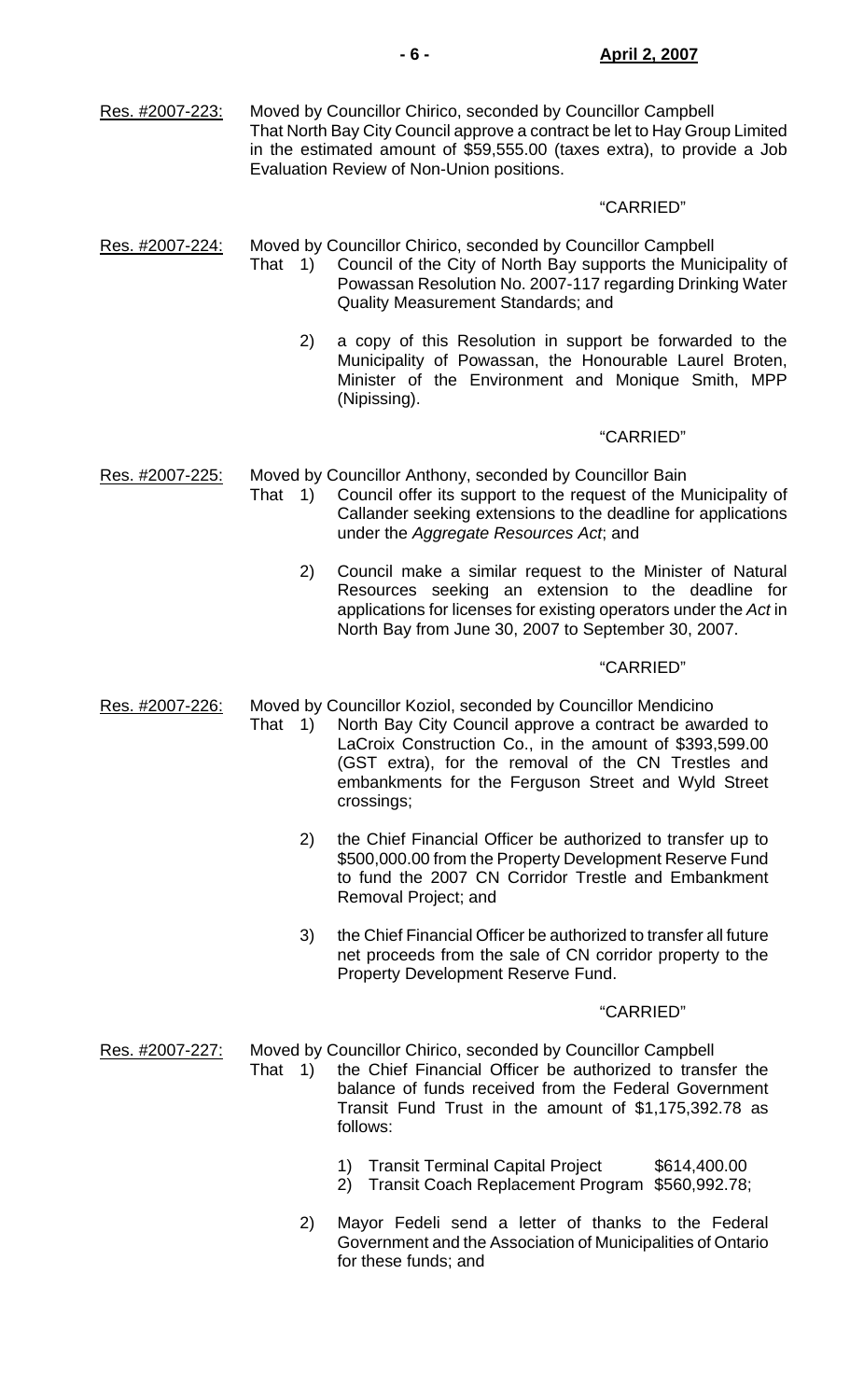3) Mayor Fedeli send a letter to Monique Smith, MPP requesting that she attend at a Council Meeting to address this funding issue.

#### "CARRIED"

Record of Vote *(Upon Request of Councillor Chirico).*

- Yeas: Councillors Chirico, Anthony, Mayne, Koziol, Mendicino, Bain, Campbell, Graham, Vaillancourt, Mayor Fedeli
- Res. #2007-228: Moved by Councillor Chirico, seconded by Councillor Campbell That the following by-law be read a first and second time:

 By-Law No. 2007-54 to stop up, close and convey a portion of the laneway bounded by O'Brien Street, Lansdowne Avenue, McLeod Street and Hutcheson Avenue.

#### "CARRIED"

Res. #2007-229: Moved by Councillor Chirico, seconded by Councillor Campbell That the following by-laws be read a first and second time:

By-Law No. 2007-55 to authorize the Bridge Rehabilitation Project.

 By-Law No. 2007-56 to authorize the purchase and lease of vehicles and equipment for the Public Works & Services Division.

 By-Law No. 2007-57 to authorize the replacement of various rural road culverts.

 By-Law No. 2007-58 to authorize the 2007 Capital Allocation for the North Bay Police Service.

 By-Law No. 2007-59 to authorize the 2007 Capital Allocation for the North Bay Public Library.

 By-Law No. 2007-60 to authorize the 2007 Capital Allocation for the Capitol Centre.

 By-Law No. 2007-61 to authorize the Asphalt Resurfacing Sheeting Program.

 By-Law No. 2007-62 to authorize the purchase of a Transit Bus Lift and renovations to buildings for the Public Works & Services Division.

 By-Law No. 2007-63 to authorize the purchase and lease of new vehicles and equipment for the water and sanitary sewer maintenance activities of the Public Works & Services Division.

 By-Law No. 2007-64 to authorize the Sewer & Water Reconstruction Project of the Public Works & Services Division.

By-Law No. 2007-65 to authorize the Watermain Looping Project.

 By-Law No. 2007-66 to authorize the Sewer Treatment Plant Automation.

By-Law No. 2007-67 to authorize the Hydrant Rehabilitation Project.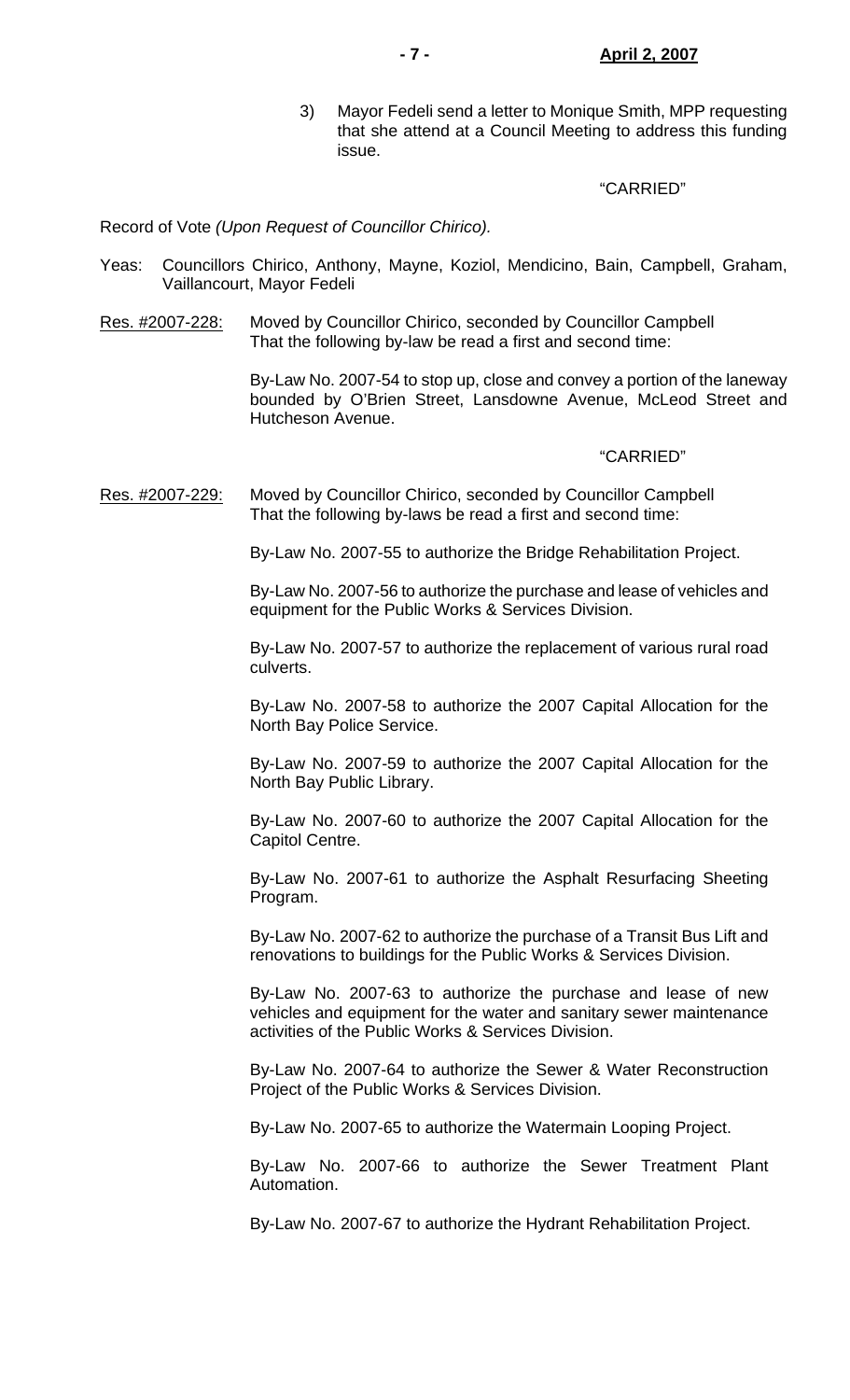By-Law No. 2007-68 to authorize the Waste Water (Sewage) Treatment Plant Facilities and Sanitary Sewer Lift Station repairs.

#### "CARRIED"

Res. #2007-230: Moved by Councillor Chirico, seconded by Councillor Campbell That the following by-laws be read a third time and passed:

By-Law No. 2007-55 to authorize the Bridge Rehabilitation Project.

 By-Law No. 2007-56 to authorize the purchase and lease of vehicles and equipment for the Public Works & Services Division.

 By-Law No. 2007-57 to authorize the replacement of various rural road culverts.

 By-Law No. 2007-58 to authorize the 2007 Capital Allocation for the North Bay Police Service.

 By-Law No. 2007-59 to authorize the 2007 Capital Allocation for the North Bay Public Library.

 By-Law No. 2007-60 to authorize the 2007 Capital Allocation for the Capitol Centre.

 By-Law No. 2007-61 to authorize the Asphalt Resurfacing Sheeting Program.

 By-Law No. 2007-62 to authorize the purchase of a Transit Bus Lift and renovations to buildings for the Public Works & Services Division.

 By-Law No. 2007-63 to authorize the purchase and lease of new vehicles and equipment for the water and sanitary sewer maintenance activities of the Public Works & Services Division.

 By-Law No. 2007-64 to authorize the Sewer & Water Reconstruction Project of the Public Works & Services Division.

By-Law No. 2007-65 to authorize the Watermain Looping Project.

 By-Law No. 2007-66 to authorize the Sewer Treatment Plant Automation.

By-Law No. 2007-67 to authorize the Hydrant Rehabilitation Project.

 By-Law No. 2007-68 to authorize the Waste Water (Sewage) Treatment Plant Facilities and Sanitary Sewer Lift Station repairs.

#### "CARRIED"

Res. #2007-231: Moved by Councillor Anthony, seconded by Councillor Bain That the following by-laws be read a first and second time:

> By-Law No. 2007-75 to repeal By-Law No. 2006-95 (being a by-law to rezone certain lands on Francis Street - Robert L. Smith).

> By-Law No. 2007-76 to authorize the execution of an Agreement with BK Corporate Marketing Services, a division of Sudbury Wolves Hockey Club Ltd. relating to transit advertising.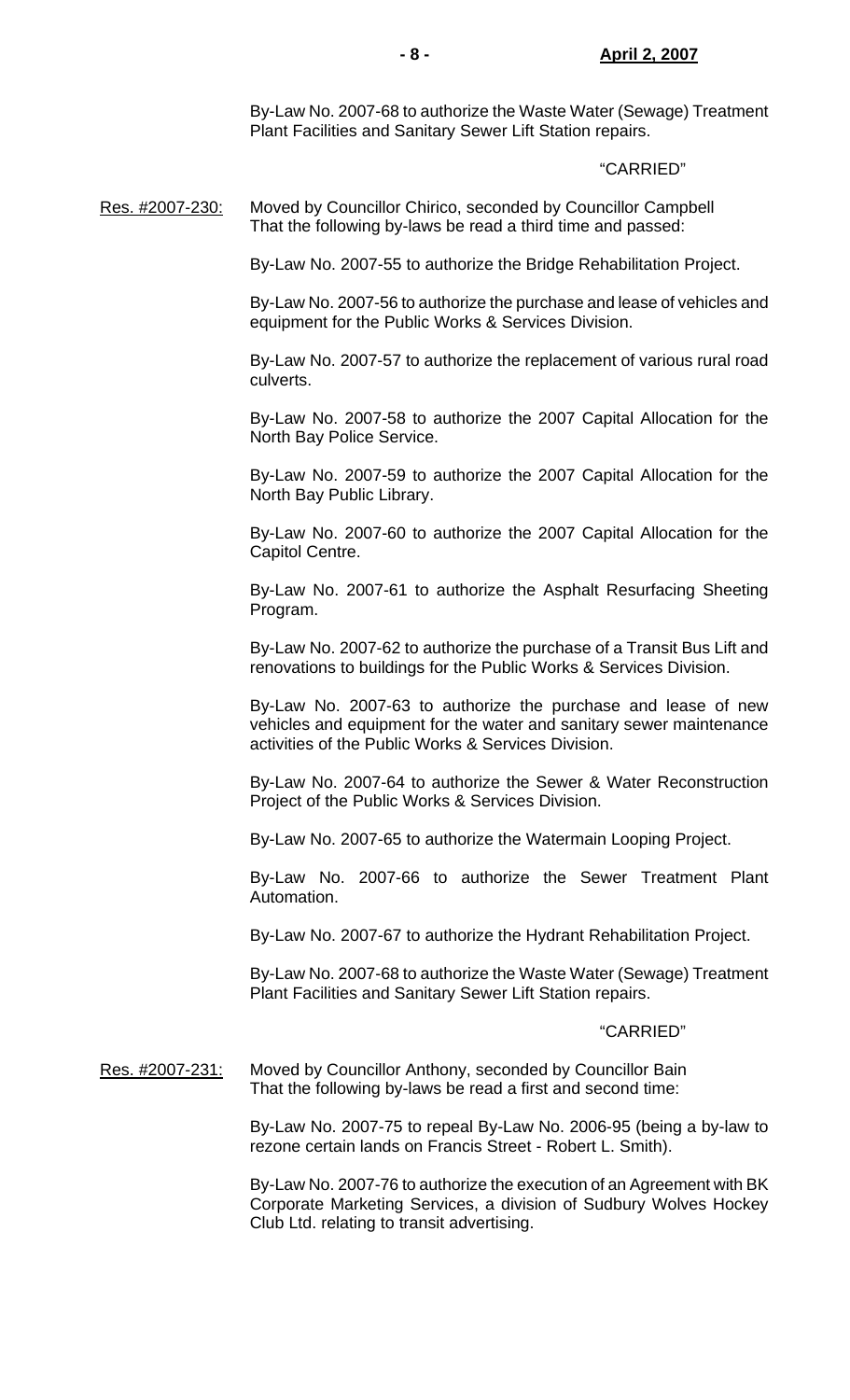By-Law No. 2007-78 to authorize the execution of an Agreement with Ottawa Valley Railway, operated by RaiLink Canada Ltd. relating to public pedestrian walkway/access for the North Bay Heritage Festival.

# "CARRIED"

Res. #2007-232: Moved by Councillor Anthony, seconded by Councillor Bain That the following by-laws be read a third time and passed:

> By-Law No. 2007-75 to repeal By-Law No. 2006-95 (being a by-law to rezone certain lands on Francis Street - Robert L. Smith).

> By-Law No. 2007-76 to authorize the execution of an Agreement with BK Corporate Marketing Services, a division of Sudbury Wolves Hockey Club Ltd. relating to transit advertising.

> By-Law No. 2007-78 to authorize the execution of an Agreement with Ottawa Valley Railway, operated by RaiLink Canada Ltd. relating to public pedestrian walkway/access for the North Bay Heritage Festival.

#### "CARRIED"

Res. #2007-233: Moved by Councillor Koziol, seconded by Councillor Mendicino That the following by-laws be read a first and second time:

> By-Law No. 2007-50 to authorize the execution of an Agreement with Northland Engineering (1987) Limited relating to Engineering Services for McKeown Avenue.

> By-Law No. 2007-69 to amend By-Law No. 2005-03 (being a by-law to control the use of pesticides).

> By-Law No. 2007-77 to authorize the execution of an Agreement with Miller Paving North Bay, a division of Miller Paving Limited relating to asphalt concrete pavement patching.

#### "CARRIED"

Res. #2007-234: Moved by Councillor Koziol, seconded by Councillor Mendicino That the following by-laws be read a third time and passed:

> By-Law No. 2007-50 to authorize the execution of an Agreement with Northland Engineering (1987) Limited relating to Engineering Services for McKeown Avenue.

> By-Law No. 2007-69 to amend By-Law No. 2005-03 (being a by-law to control the use of pesticides).

> By-Law No. 2007-77 to authorize the execution of an Agreement with Miller Paving North Bay, a division of Miller Paving Limited relating to asphalt concrete pavement patching.

#### "CARRIED"

Res. #2007-235: Moved by Councillor Mendicino, seconded by Councillor Chirico That the presentation by Partners In Hockey be referred to the Community Services Committee for a report with recommendations to address the issues raised by Partners In Hockey.